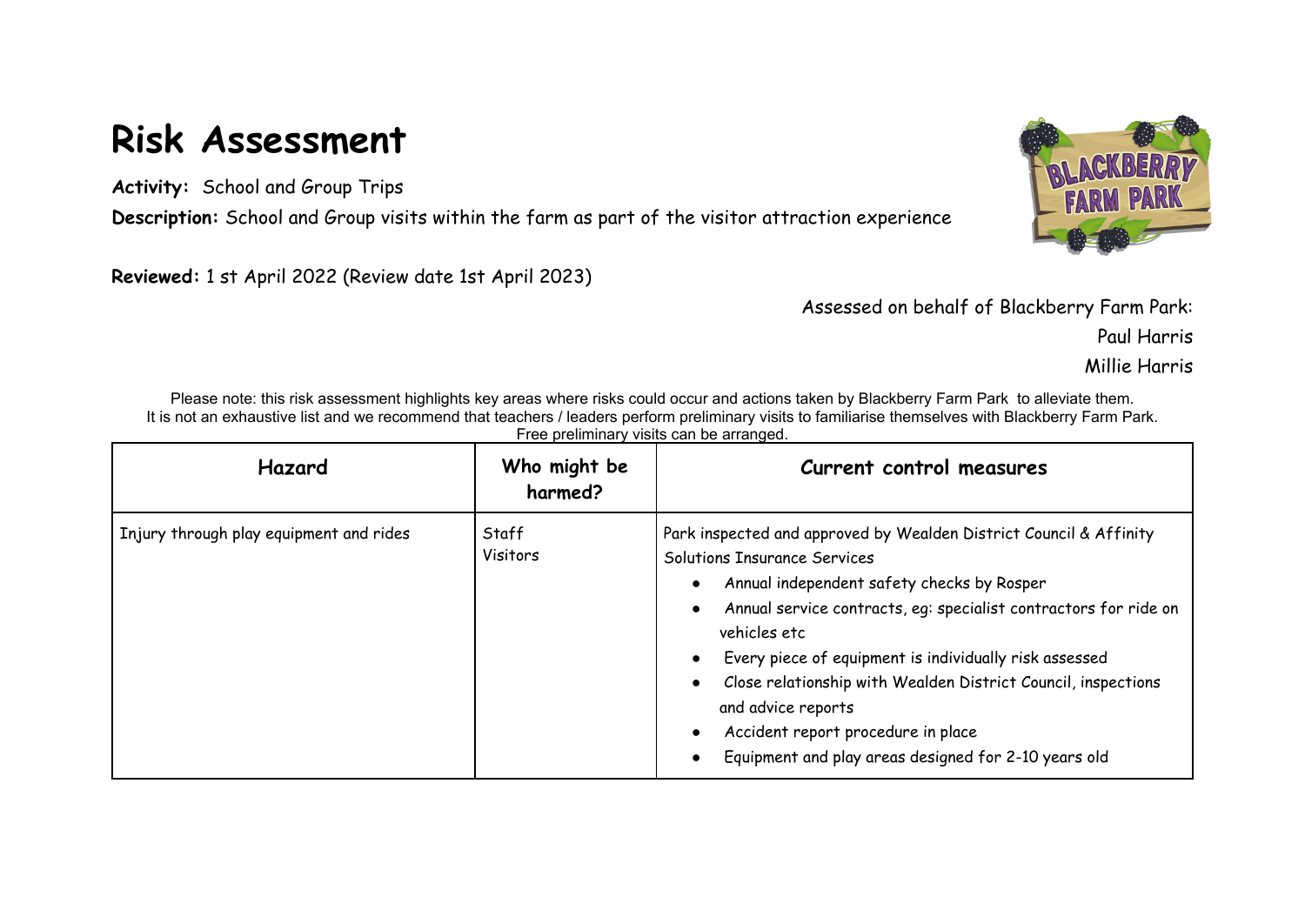|                                                         |                   | Supervision of children required at all times and requirement<br>printed on safety code boards<br>Age limit signage on some rides/equipment<br>High levels of trained staff on site<br>Higher risk rides, i.e. drop slide, barrel bugs etc. only run when<br>staffed by trained employees<br>Daily visual checks, weekly safety checks and routine checks<br>take place throughout the year and are recorded<br>Maintenance staff available every day<br>Vehicle rides take place in fenced off and gated track<br>Good signage around Park<br>Affinity Solutions liability insurance to £5,000,000 |
|---------------------------------------------------------|-------------------|-----------------------------------------------------------------------------------------------------------------------------------------------------------------------------------------------------------------------------------------------------------------------------------------------------------------------------------------------------------------------------------------------------------------------------------------------------------------------------------------------------------------------------------------------------------------------------------------------------|
| Car park arrival                                        | Staff<br>Visitors | We request that children remain on coach whilst staff check in<br>Staff then assist groups into the park safely                                                                                                                                                                                                                                                                                                                                                                                                                                                                                     |
| Injury from animals, accident, fire or general<br>park  | Staff<br>Visitors | All council and independent advice considered and actioned<br>Warning signs about animals in barn and signs around farm<br>Secure chains on animal pens<br>Trained first aid and fire marshal staff<br>First aid<br>Lost child and emergency procedures in place<br>Radio communication between staff across the park<br>All animal areas and equipment risk assessed                                                                                                                                                                                                                               |
| Infections from animals (zoonosis), incl E.coli<br>0157 | Staff<br>Visitors | Hand wash basins with hot running water, soap and paper towels<br>at exit from both animal contact areas, plus feet and buggy<br>wash stations at exits from farm walk and farm                                                                                                                                                                                                                                                                                                                                                                                                                     |